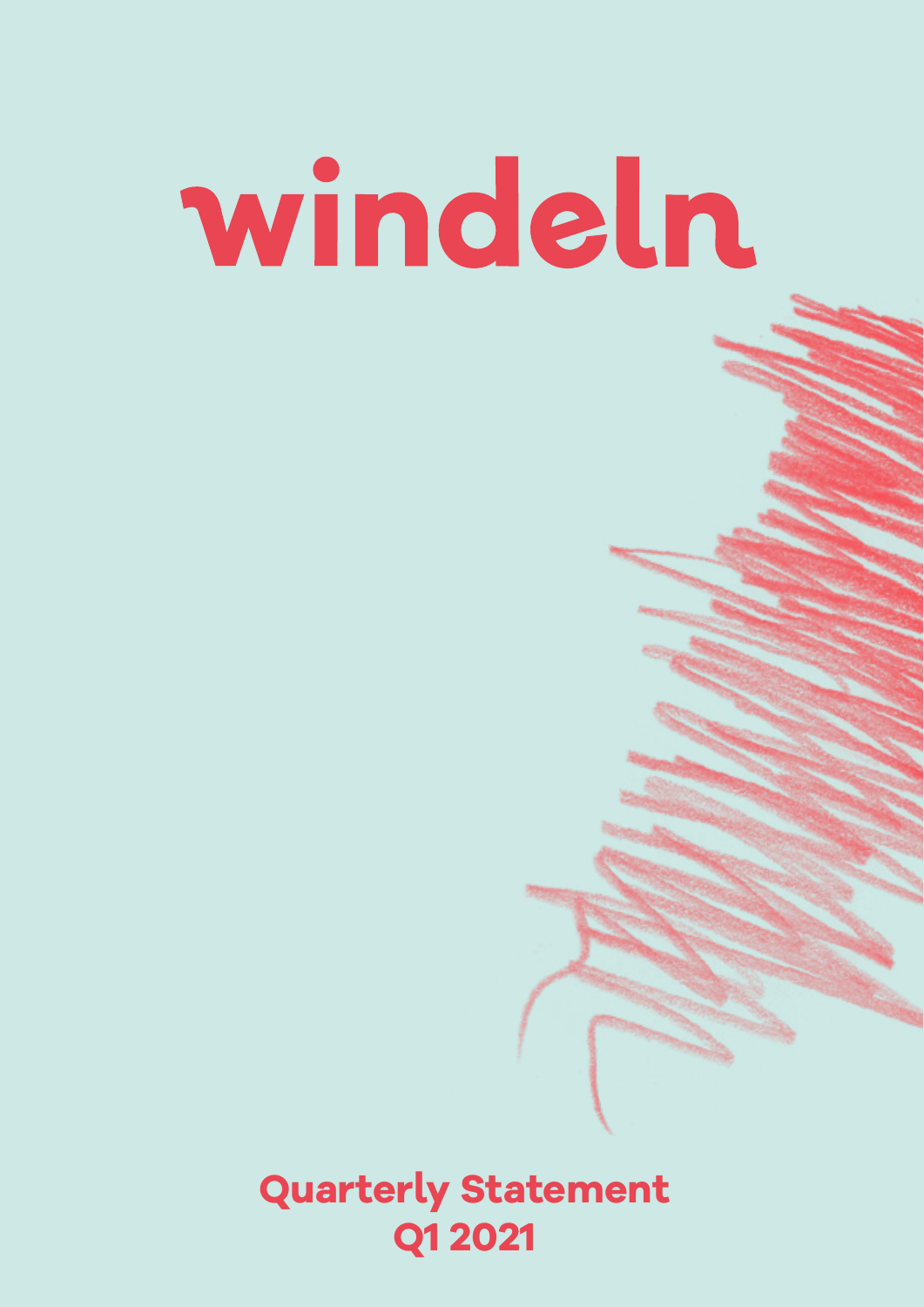# **windeln.de Group at a glance**

| <b>Performance indicators</b>                                |          |          |  |  |  |
|--------------------------------------------------------------|----------|----------|--|--|--|
| (continuing operations only)                                 | Q1 2021  | Q12020   |  |  |  |
| Site visits (in thousands) <sup>1</sup>                      | 3,724    | 4,299    |  |  |  |
| Mobile visit share (as % of site visits)                     | 87.3%    | 84.1%    |  |  |  |
| Mobile orders (as % of number of orders)                     | 69.0%    | 59.5%    |  |  |  |
| Active customers                                             | 282,105  | 298,578  |  |  |  |
| Number of orders                                             | 115,324  | 124,194  |  |  |  |
| Average orders per active customer (in number of orders)     | 1.7      | 1.8      |  |  |  |
| Share of repeat customer orders                              | 63.78%   | 70.96%   |  |  |  |
| (as % of orders of last 12 months)                           |          |          |  |  |  |
| Gross order intake (in kEUR)                                 | 9,466    | 11,597   |  |  |  |
| Average order value (in EUR)                                 | 82.08    | 93.38    |  |  |  |
| Returns (as % of gross revenues from orders)                 | 2.3%     | 4.6%     |  |  |  |
| Marketing cost ratio (as % of revenues)                      | 3.6%     | 4.3%     |  |  |  |
| Fulfilment cost ratio (as % of revenues)                     | 8.7%     | 11.0%    |  |  |  |
| Adjusted other SG&A expenses (as % of revenues)              | 27.4%    | 27.0%    |  |  |  |
| Earnings position (continuing operations only)               |          |          |  |  |  |
| Revenues (in kEUR)                                           | 14,644   | 14,929   |  |  |  |
| Gross profit (in kEUR)                                       | 2,360    | 3,892    |  |  |  |
| Gross profit (as % of revenues)                              | 16.1%    | 26.1%    |  |  |  |
| Operating contribution (in kEUR)                             | 557      | 1,605    |  |  |  |
| Operating contribution (as % of revenues)                    | 3.8%     | 10.8%    |  |  |  |
| Adjusted EBIT (in kEUR)                                      | $-3,461$ | $-2,430$ |  |  |  |
| Adjusted EBIT (as % of revenues)                             | $-23.6%$ | $-16.3%$ |  |  |  |
| <b>Financial position</b>                                    |          |          |  |  |  |
| Cash flow used in operating activities (in kEUR)             | $-4,759$ | $-1,946$ |  |  |  |
| Cash flow from/used in investing activities (in kEUR)        | -4       | -63      |  |  |  |
| Cash flow from/used in financing activities (in kEUR)        | 1,236    | 5,536    |  |  |  |
| Net decrease in cash and cash equivalents                    | $-3,527$ | 3,527    |  |  |  |
| Cash and cash equivalents at the end of the period (in kEUR) | 5,010    | 11,905   |  |  |  |
| Other                                                        |          |          |  |  |  |
| Basic earnings per share (in EUR)                            | $-0.36$  | $-0.59$  |  |  |  |
| Basic earnings per share from continuing operations (in EUR) | $-0.31$  | $-0.42$  |  |  |  |

All performance indicators and the section earnings position include amounts from continuing operations only. Since end of March 2020, the Southern European Bebitus business meets the requirements of a discontinued operation and is therefore presented as separate amount in the item "Profit or loss after taxes from discontinued operations" in the consolidated income statement.

 $^{\rm !}$  In Q3 2020, the method of measuring visits on Shop sites has been changed to now exclude traffic from the magazine sites. The change was necessary to accurately calculate the conversion rate on the respective shop sites. Historical data before the implemented change cannot be updated due to technical restrictions.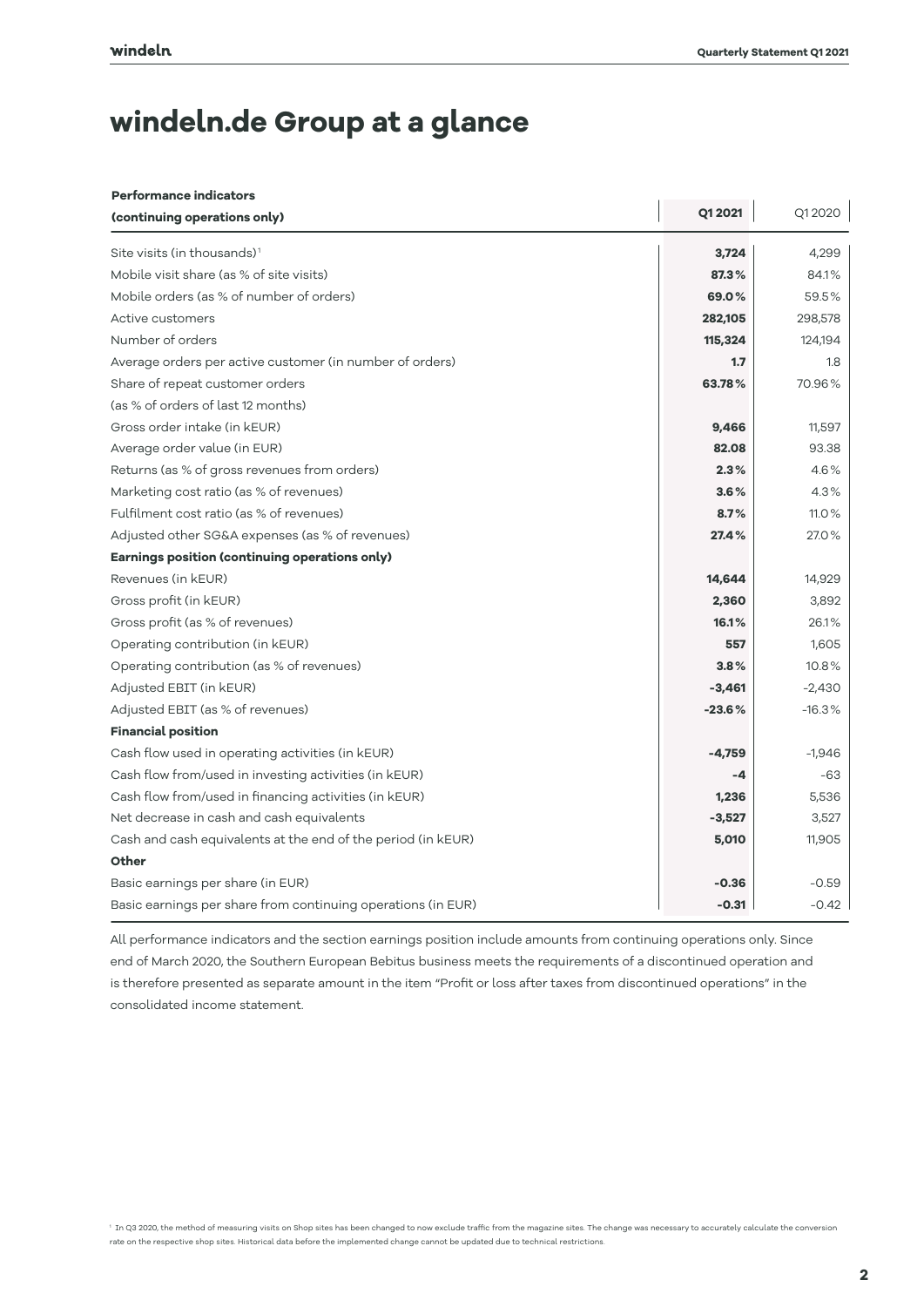# **Material transactions in Q1 2021**

## **Change in the Supervisory Board**

On January 19, 2021, it was announced that Mr Tomasz Czechowicz had resigned as a member of the Supervisory Board of windeln.de SE. The Munich Local Court has appointed Mr. Christian Reitermann as his successor on the Supervisory Board of windeln.de SE.

### **Change in the Executive Board**

On March 4, 2021, the Management Board contract with Matthias Peuckert was extended by three years until April 30, 2024. The contract with Dr Nikolaus Weinberger has been expired on March 31, 2021. His duties will be taken over by Matthias Peuckert.

### **Capital increase**

On March 12, 2021, the Management Board of windeln.de SE resolved, with the approval of the Supervisory Board and making partial use of the Authorised Capital 2020, to increase the share capital by EUR 1,098,207.00 to EUR 12,080,280.00. The issue price of the new shares is EUR 1.30. The gross issue proceeds amounted to EUR 1,427,669.10. The capital increase was entered in the commercial register on March 19, 2021. In this context, a commission agreement for brokered subscription volume amounting to a maximum of 3% of the issue volume was agreed with the Chairman of the Supervisory Board, Clemens Jakopitsch, on March 5, 2021.

### **WeChat Mini Program**

In the first quarter of 2021, windeln.de launched its own WeChat Mini Program. The WeChat Mini Program is a shopping platform of the popular messenger app WeChat, which is used by more than 900 million users in China. The WeChat Mini Program has grown tremendously in recent years. As the shopping platform is directly linked to the messenger app WeChat (App in App), users can easily and quickly share products they find in the WeChat Mini Program with their friends and family. Also, the WeChat Mini Program offers various attractive marketing tools such as live chats with customers or special promotional offers that can be shared with friends. The new sales channel is served via windeln.de's existing logistics network. Through the WeChat Mini Program, the group mainly sells baby food, drugstore items and toys.

### **Change of warehouse service provider**

At the end of 2020, a warehouse service contract was signed with Radial GmbH ("Radial") for the site in Halle an der Saale with a term of four years. Radial is a wholly owned subsidiary of the Belgian postal service and operates fulfilment centres specialized in e-commerce worldwide. The move to the new location began at the end of the first quarter of 2021. In March, the inbound from suppliers were relocated to the new warehouse and the migration of existing stock from the previous warehouse location in Großbeeren was started. As a result, the first outbound for our Chinese web shop could already take place from the new warehouse in mid-March. The delivery of orders from our Chinese web shop was successfully switched over in March. Furthermore, the outbound to our intermediaries, the delivery to our Chinese bonded warehouse locations and the processing of returns in the new central warehouse went live in March. The outbound of orders from the German and Swiss webshops will go live at the new location at the beginning of the second quarter. The contract with the previous warehouse service provider FIEGE Logistik Stiftung & Co. KG expires at the end of April 2021.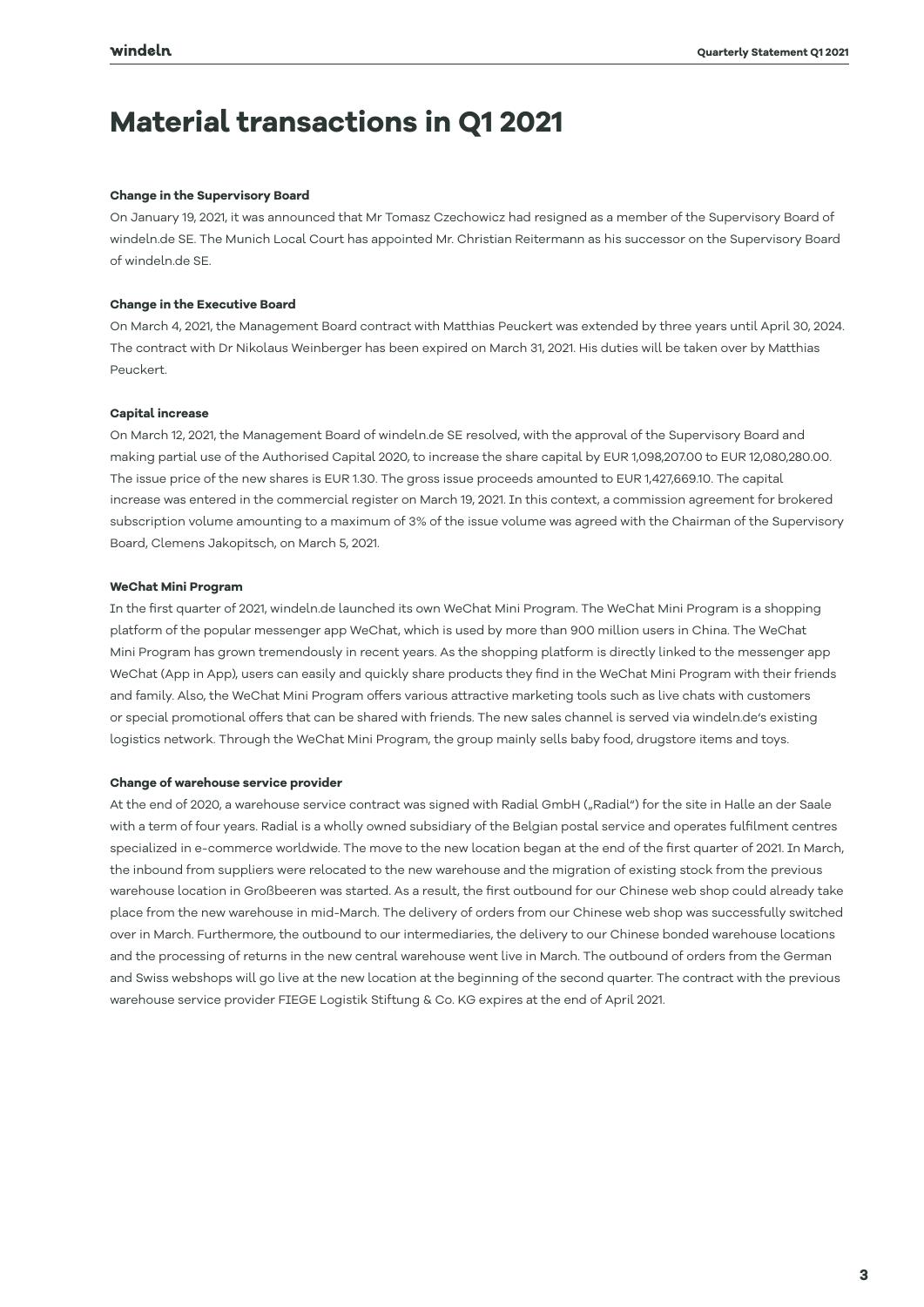# **Comments on net assets, financial position and results of operations**

# **Effects of the COVID 19 pandemic on the first quarter of 2021**

Currently, the Group is not experiencing any significant negative consequences from the COVID 19 pandemic. Employees mainly work from home and business operations are still fully maintained.

# **Results of operations**

In the first three months of 2021, *revenues* from continuing operations decreased by EUR 285k or 2% compared to the same period of the previous year. In the first quarter of 2020, revenues included a significant amount of VAT adjustments. Adjusted for this effect, revenue increased by 3% compared to the same period of the previous year.

In Europe, revenues decreased by 7% to EUR 4,411k compared to the same period of the previous year. The decrease is mainly due to the relocation of the Group's main warehouse. Due to this, the availability of certain products was limited in March 2021. In March 2020, the Group also experienced strong order intake in Europe due to the COVID 19 pandemic. A similar effect was not observed in the first quarter of 2021.

Revenue in China of EUR 10,233k is at the same level as the same period last year. Adjusted for the effect of the VAT adjustments, revenue in China increased slightly, although effects from the warehouse relocation were also felt here, as direct deliveries from Germany to China were only possible to a limited extent at the end of March 2021.

The *margin* (gross profit to revenues) is 16.1% in the three-month period 2021, 10.0pp lower than the margin in the same period last year. 4pp of the effect is due to the VAT adjustments in the previous year. In addition, the ratio of business volume with intermediaries and business customers increased in the first quarter of 2021, which yields lower margins than the end-customer business, but in return generates significantly lower marketing and logistics expenses. Also, in the Chinese end-customer business, more orders were served from the Group's Chinese warehouses in the first quarter of 2021. The share of deliveries from our Chinese warehouses compared to direct deliveries from Germany increased from 17% in the first quarter of 2020 to 50% in the first quarter of 2021. The margin is also lower here, but the handling from the Chinese warehouses incurs significantly lower logistics costs. The margin in the European business is at a constant level compared to the same period of the previous year.

*Selling and distribution expenses* have decreased in the reporting period by EUR 772k or 16%. This is mainly due to the decrease of EUR 237k or 16% in logistics costs, EUR 175k or 70% in expense allowances and EUR 126k or 19% in marketing costs.

The decrease in logistics costs results from the higher share of business with intermediaries and business customers as well as from the increased deliveries from the Group's Chinese warehouses. Both lead to significantly lower shipping costs. In the first quarter of 2020, the Group had a marketing cooperation with the service provider Langtao. Marketing in China has been carried out internally since the second half of 2020. As a result, a decrease in marketing costs compared to the same period last year can be observed. The Group pays expense allowances to a service provider in connection with the VAT adjustments. These expense allowances were 70% lower in the first three months of 2021 than in the same period of the previous year.

*Administrative expenses* costs increased by EUR 157k or 10% in the reporting period compared to the same period of the previous year. This is mainly due to the increase in year-end closing costs by EUR 52k or 68%, personnel expenses by EUR 51k or 5% and other administrative costs by EUR 47k. The increase in personnel expenses and other administrative expenses is due to the establishment of a new team in China from the second quarter of 2020. The year-end costs for the 2020 consolidated financial statements were significantly higher than expected.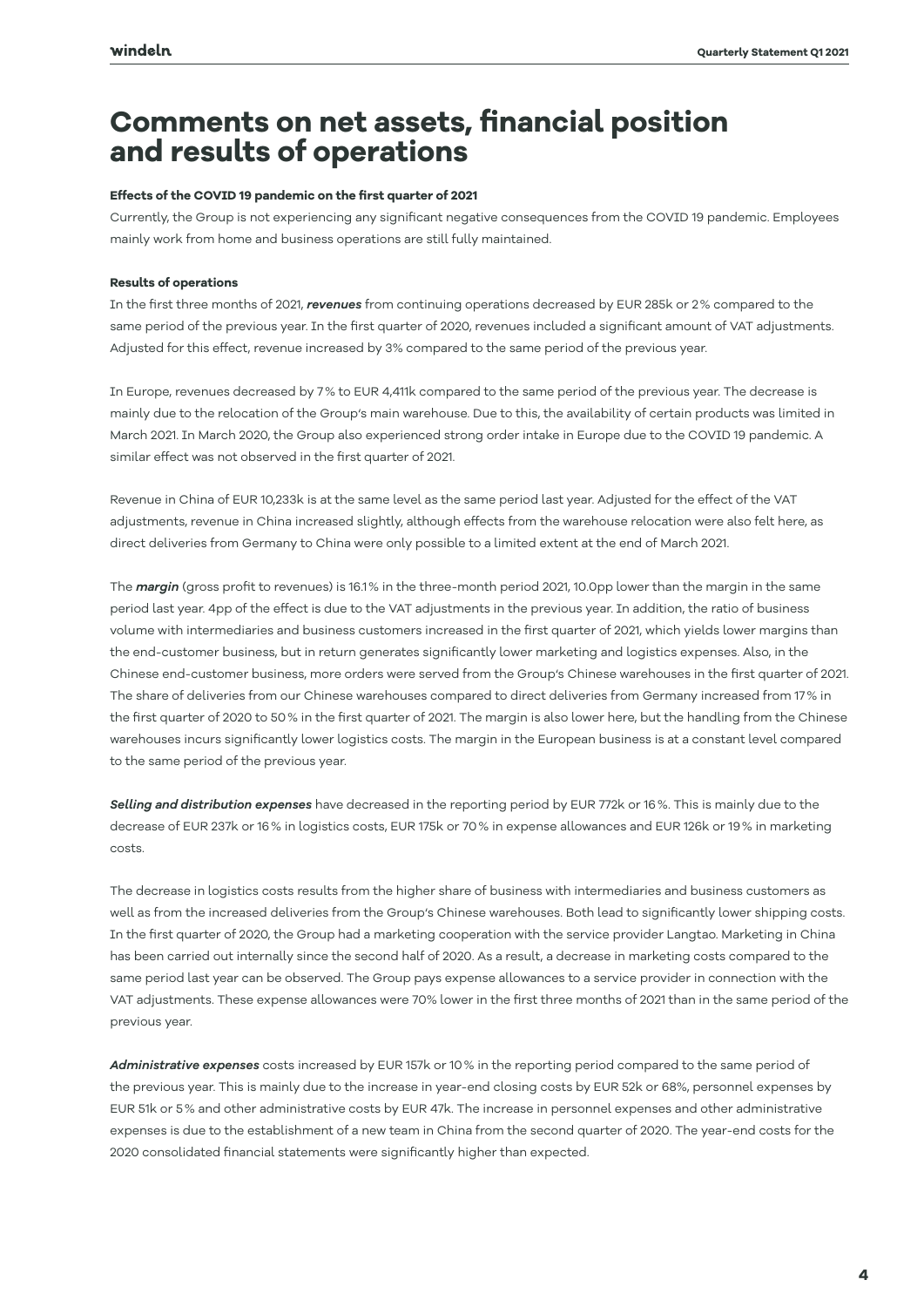The previous year's *other operating income* includes one-off currency gains of EUR 207k from the deconsolidation of windeln.ch AG. In the previous year, the Group also had income from subletting office space in the amount of EUR 52k. There was no similar income in the three-month period of 2021. The *other operating expenses* in 2021 and in the previous year mainly include currency losses.

As a result of the above-mentioned developments, *earnings before interest and taxes (EBIT)* further deteriorated by EUR 1,192k or 53% in the three-months-period 2021.

The profit or loss from *discontinued operations* relates to Bebitus operations. The turnover of the Bebitus business unit increased by 7.1% to EUR 2,668k compared to the same period of the previous year. The operating result (EBIT) of Bebitus operations was minus EUR 632k in the three-month period 2021 and has improved by 32% compared to the same period of the previous year (Q1 2020: EUR 931k). The result from discontinued operations 2021 also includes income from the revaluation of assets held for sale of EUR 28k.

### **Financial position**

In the first three months of 2021, the Group generated cash flows from *operating activities* of EUR 4,759k, which corresponds to a deterioration of 145% compared to the same period of the previous year and mainly results from the deterioration of the net loss for the year and the increase in net working capital. The net loss for the year increased by EUR 876k to EUR 4,057k. The Group built up additional net working capital of EUR 698k.

The cash outflow from *investing activities* amounts to EUR 4k and results from the purchase of fixed assets.

Cash inflows from *financing activities* of EUR 1,236k in the three months period of 2021 reflect the successfully executed capital increase, which resulted in a net cash inflow of EUR 1,352k. Furthermore, lease liabilities in the amount of EUR 83k were redeemed. In the prior year, cash inflows from financing activities amounted to EUR 5,536k. Net cash proceeds from a capital increase were EUR 5,875k, whereas only EUR 323k lease liabilities were redeemed.

### **Net Assets**

**Non-current assets** decreased by 7% to EUR 3,382k compared to December 31, 2020. This is mainly due to scheduled depreciation in the amount of EUR 283k. No significant new investments were made in the three-month period of 2021.

**Current assets** decreased by EUR 2,038k to EUR 14,279k as of March 31, 2021 compared to December 31, 2020. This is mainly due to the decrease in cash and cash equivalents by EUR 3,520k. In this regard, we refer to the comments in the financial position. Inventories increased by EUR 1,827k to EUR 5,906k. Due to the relocation of the Group's main warehouse, stocks must be held at two warehouse locations for a short term to ensure the highest possible availability. In addition, inventories were built up in the Chinese warehouses to enable sales growth of our new distribution channels (JD.com and WeChat Mini Program). On the other hand, prepayments decreased by EUR 398k to a total of EUR 37k. The affected business with corporate customers was successfully concluded in the first quarter of 2021.

**Assets held for sale** include those revaluated assets which should be sold in course of the planned sale of the Bebitus business.

*Equity* decreased by EUR 2,750k as of March 31, 2021 compared to December 31, 2020. This is mainly due to the losses of EUR 4,057k in the first quarter of 2021. The capital increase of EUR 1,428k partially offsets these losses.

*Current liabilities* increased by EUR 475k to EUR 9,577k compared to December 31, 2020. This is mainly due to the increase in trade payables by EUR 1,507k, which is in line with the increase in inventories. This is offset by a decrease in deferred revenues of EUR 720k and other financial liabilities of EUR 267k. The decrease in deferred revenues is due to three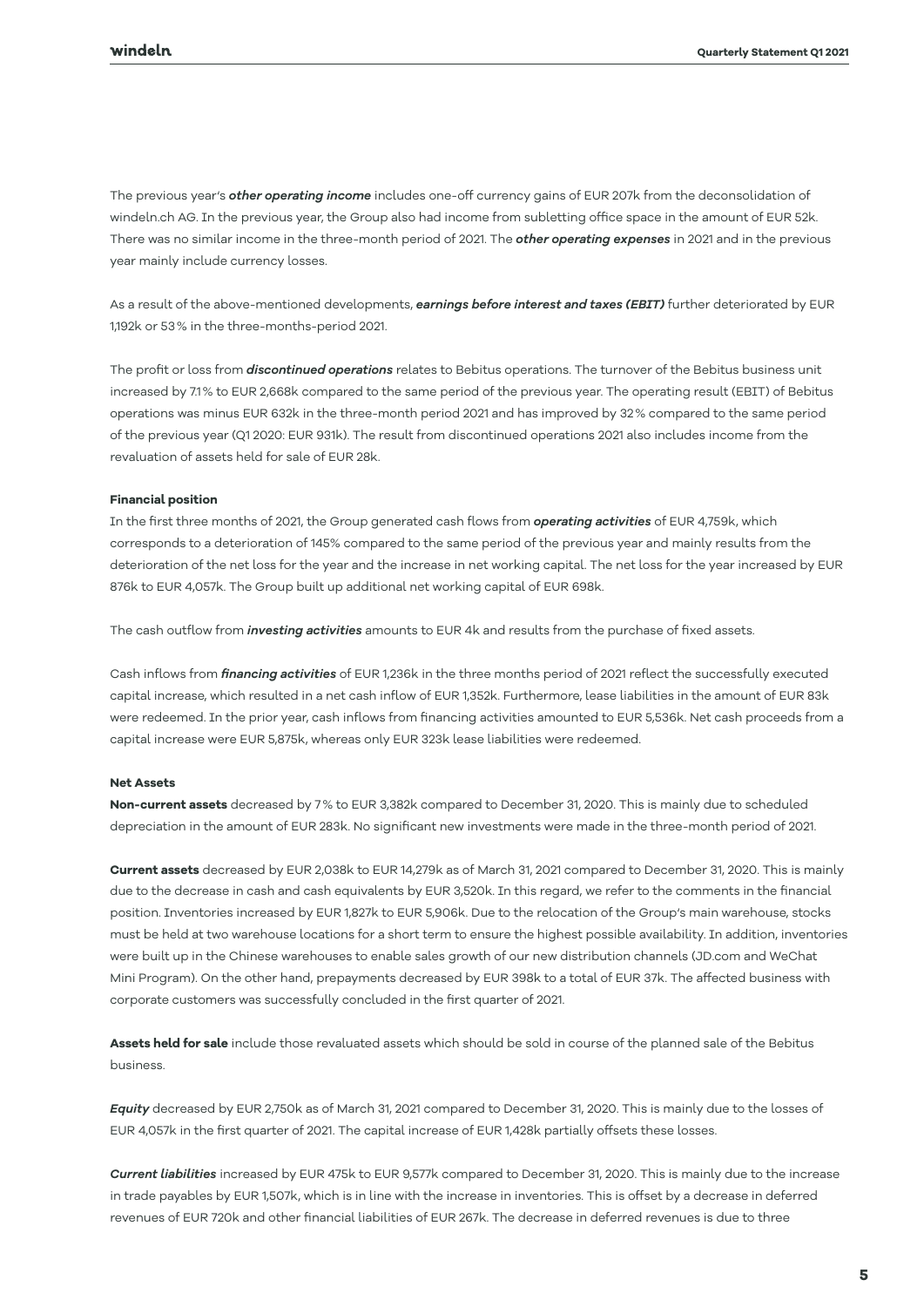transactions with a business customer. The Group had received advance payments of EUR 403k in the fourth quarter of 2020. The products were delivered in the first quarter of 2021. The decrease in other financial liabilities is due to bonus payments to employees concerning the calendar year 2020.

We define the performance indicator *net working capital* as the total of inventories, prepayments on inventories, trade receivables, accrued advertising subsidies and supplier rebates, creditors with debit balances and VAT assets, deducted by VAT liabilities, trade payables and deferred revenues. As of March 31, 2021, net working capital $^2$  amounted to EUR 2,915k and is 31% higher than the level as of December 31, 2020 (EUR 2,228k). The increase is mainly due to the decrease of the deferred revenues. The increase in inventories in the first quarter of 2021 has no significant impact, as trade payables increased by a similar amount. These effects offset each other.

# **Results of operating segments**

| <b>kEUR</b>                     | Q1 2021 | Q1 2020 |
|---------------------------------|---------|---------|
| <b>Revenues</b>                 |         |         |
| Europe                          | 7,079   | 7,220   |
| thereof continuing operations   | 4,411   | 4,728   |
| thereof discontinued operations | 2,668   | 2,492   |
| China                           | 10,233  | 10,201  |
| <b>Operating contribution</b>   |         |         |
| Europe                          | $-238$  | $-329$  |
| thereof continuing operations   | $-297$  | $-234$  |
| thereof discontinued operations | 59      | $-95$   |
| China                           | 854     | 1,839   |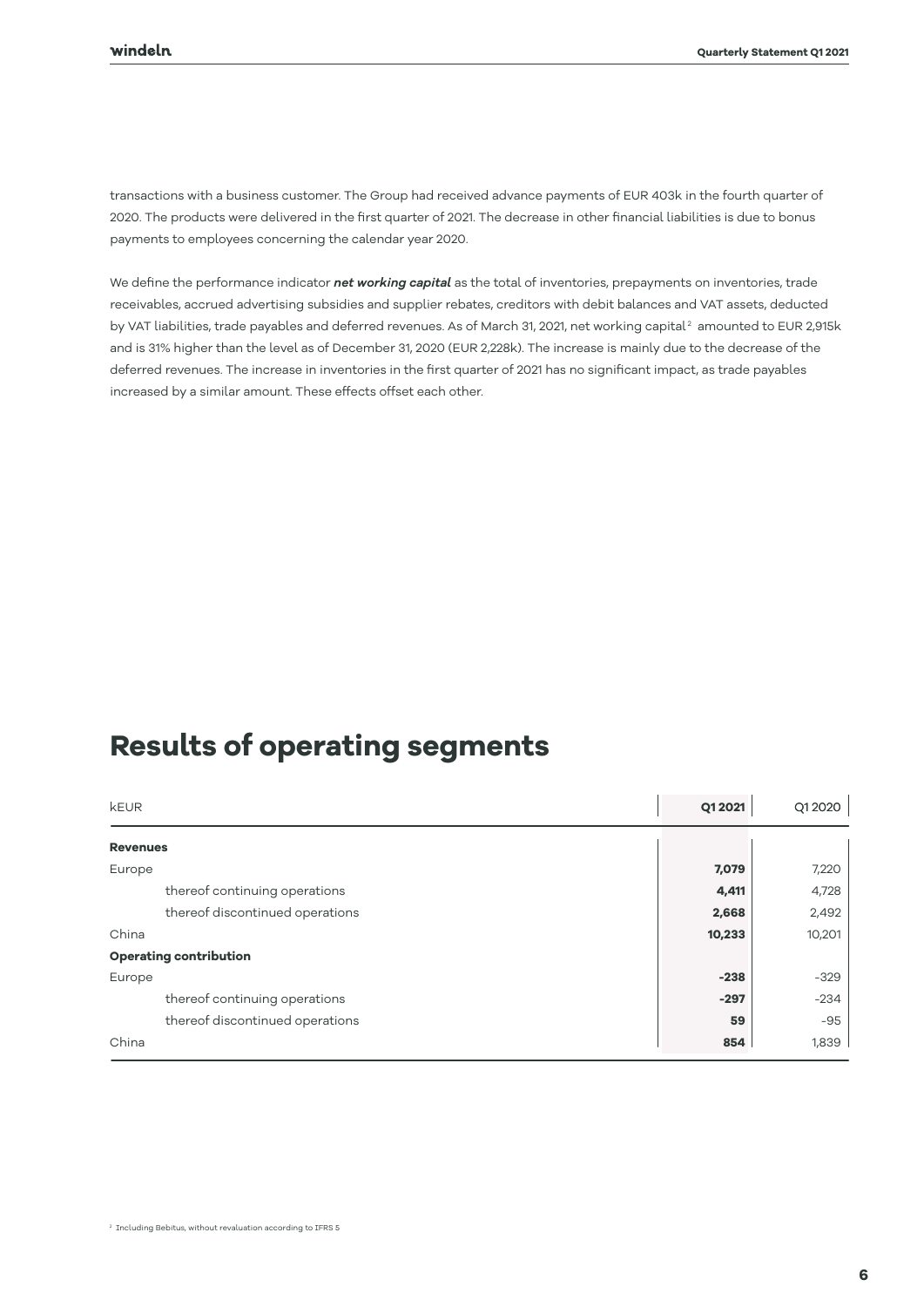# **Bridge to adjusted EBIT**

| <b>kEUR</b>                                                | Q1 2021  | Q1 20 20 |
|------------------------------------------------------------|----------|----------|
| Earnings before interest and taxes (EBIT) from             | $-3.422$ | $-2,230$ |
| continuing operations                                      |          |          |
| adjusted for share-based compensation                      | $-39$    |          |
| adjusted for effects from deconsolidation of windeln.ch AG |          | $-207$   |
| <b>Adjusted EBIT from continuing operations</b>            | $-3.461$ | $-2.430$ |

# **Consolidated income statement and other comprehensive income**

| kEUR                                                          | Q1 2021   | Q1 2020   |
|---------------------------------------------------------------|-----------|-----------|
| <b>Continuing operations</b>                                  |           |           |
| Revenues                                                      | 14,644    | 14,929    |
| Cost of sales                                                 | $-12,284$ | $-11,037$ |
| <b>Gross profit</b>                                           | 2,360     | 3,892     |
| Selling and distribution expenses                             | $-4,139$  | $-4,911$  |
| Administrative expenses                                       | $-1,676$  | $-1,519$  |
| Other operating income                                        | 60        | 365       |
| Other operating expenses                                      | $-27$     | $-57$     |
| Earnings before interest and taxes (EBIT)                     | $-3,422$  | $-2,230$  |
| Financial income                                              | O         | Ο         |
| Financial expenses                                            | $-27$     | $-15$     |
| <b>Financial result</b>                                       | $-27$     | $-15$     |
| <b>Earnings before taxes (EBT)</b>                            | $-3,449$  | $-2,245$  |
| Income taxes                                                  | $-2$      | $-2$      |
| Profit or loss from continuing operations                     | 3,451     | $-2,247$  |
| Profit or loss after taxes from discontinued operations       | $-606$    | $-934$    |
| <b>PROFIT OR LOSS FOR THE PERIOD</b>                          | $-4,057$  | $-3,181$  |
| Other comprehensive income that may be reclassified to profit |           |           |
| or loss in subsequent periods:                                |           |           |
| Exchange differences on translation of foreign operations     | 3         | $-209$    |
| OTHER COMPREHENSIVE INCOME OR LOSS, NET OF TAX                | з         | $-209$    |
| TOTAL COMPREHENSIVE INCOME OR LOSS, NET OF TAX                | $-4,054$  | $-3,390$  |
| Basic earnings per share (in EUR)                             | $-0.36$   | $-0.59$   |
| Basic earnings per share from continuing operations (in EUR)  | $-0.31$   | $-0.42$   |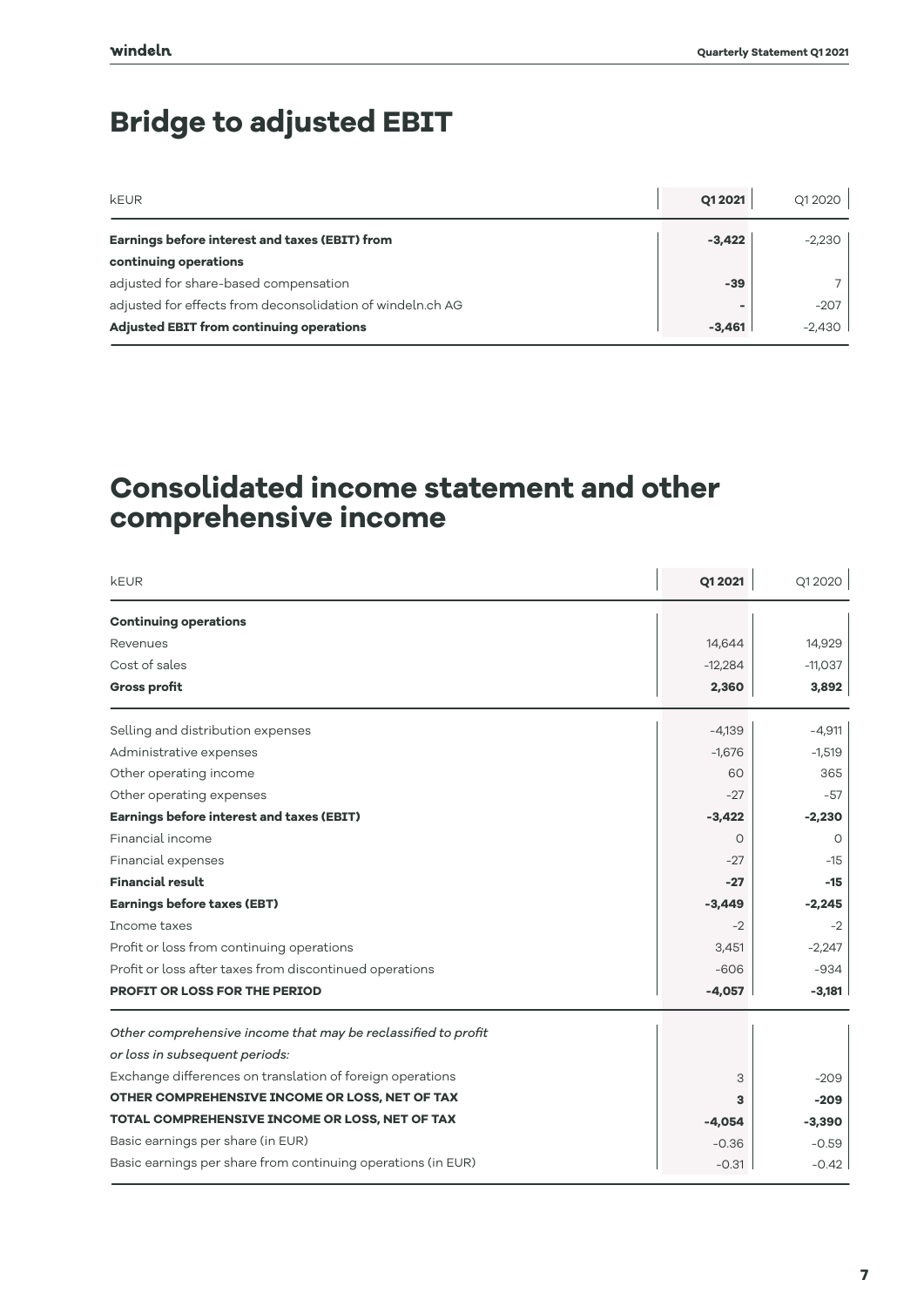# **Consolidated statement of financial position**

| <b>Assets</b>                   |                |                                   |
|---------------------------------|----------------|-----------------------------------|
| kEUR                            |                | March 31, 2021   December 31,2020 |
| <b>NON-CURRENT ASSETS</b>       |                |                                   |
| Intangible assets               | 1,862          | 2,017                             |
| <b>Fixed assets</b>             | 1,292          | 1,385                             |
| Other financial assets          | 108            | 108                               |
| Other non-financial assets      | 114            | 121                               |
| Deferred tax assets             | 6              | 6                                 |
| <b>Total non-current assets</b> | 3,382          | 3,637                             |
| <b>CURRENT ASSETS</b>           |                |                                   |
| <b>Inventories</b>              | 5,906          | 4,079                             |
| Prepayments                     | 37             | 435                               |
| Trade receivables               | 576            | 718                               |
| Income tax receivables          | $\overline{2}$ |                                   |
| Other financial assets          | 1,472          | 1,405                             |
| Other non-financial assets      | 1,276          | 1,148                             |
| Cash and cash equivalents       | 5,010          | 8,530                             |
| <b>Total current assets</b>     | 14,279         | 16,317                            |
| Assets held for sale            | 1,044          | 1,089                             |
|                                 |                |                                   |

### **Equity and liabilities**

| kEUR                                 | <b>March 31, 2021</b> | December 31,2020 |
|--------------------------------------|-----------------------|------------------|
| <b>EQUITY</b>                        |                       |                  |
| Issued capital                       | 12,080                | 10,982           |
| Share premium                        | 173,920               | 173,714          |
| Accumulated loss                     | $-178,539$            | $-174,482$       |
| Cumulated other comprehensive income | $-8$                  | $-11$            |
| <b>Total equity</b>                  | 7,453                 | 10,203           |
| <b>NON-CURRENT LIABILITIES</b>       |                       |                  |
| Accrued employee benefits            | 53                    | 45               |
| Financial liabilities                | 1,622                 | 1,693            |
| <b>Total non-current liabilities</b> | 1,675                 | 1,738            |
| <b>CURRENT LIABILITIES</b>           |                       |                  |
| Other provisions                     | 148                   | 138              |
| Financial liabilities                | 621                   | 603              |
| Trade payables                       | 4,997                 | 3,490            |
| Deferred revenues                    | 1,490                 | 2,210            |
| Income tax payables                  | 2                     | 2                |
| Other financial liabilities          | 1,691                 | 1,958            |
| Other non-financial liabilities      | 628                   | 701              |
| <b>Total current liabilities</b>     | 9,577                 | 9,102            |
| <b>TOTAL EQUITY AND LIABILITIES</b>  | 18,705                | 21,043           |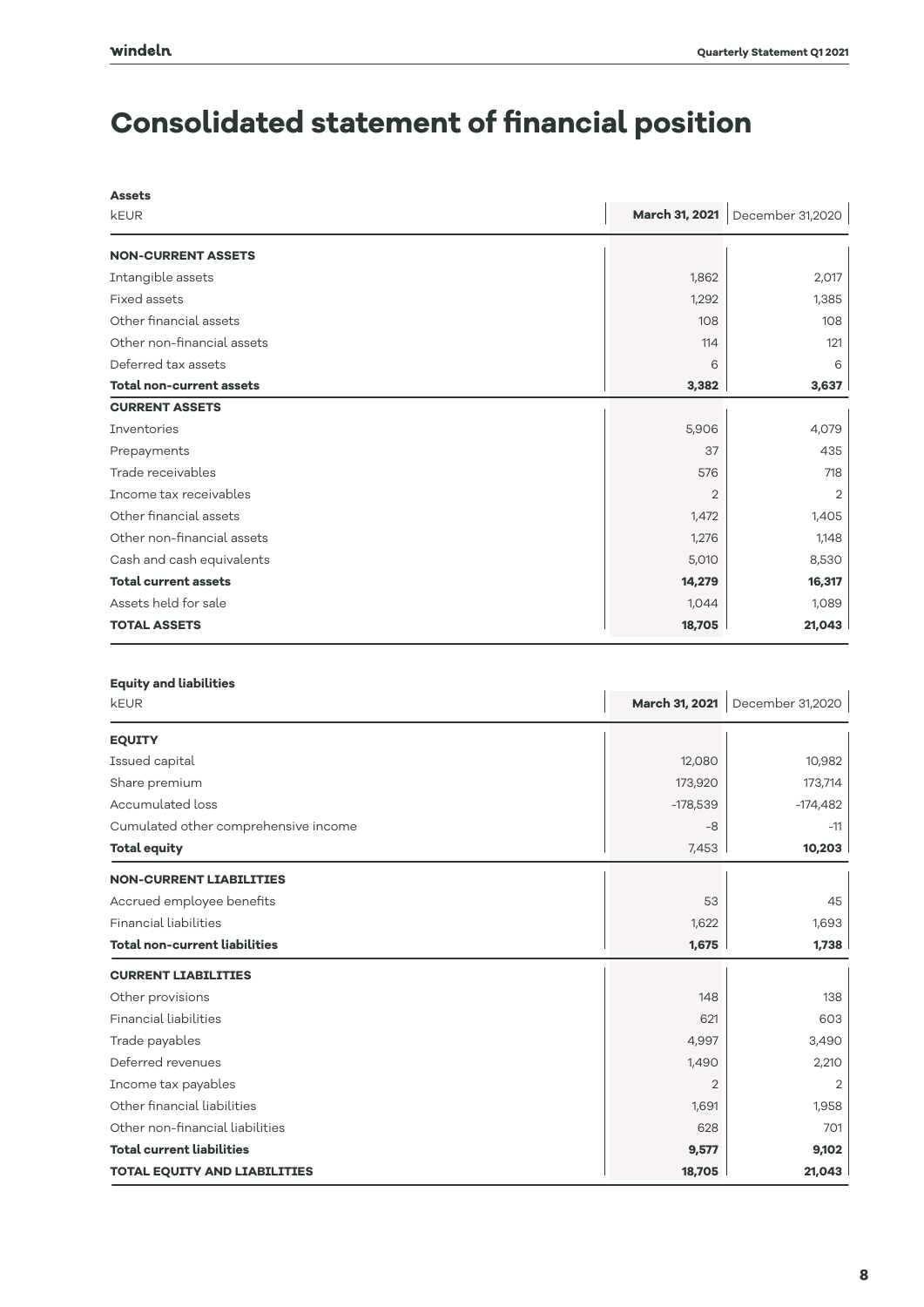# **Consolidated statement of cash flows**

| kEUR                                                              | 3M 2021  | 3M 2020  |
|-------------------------------------------------------------------|----------|----------|
| Profit or loss for the period                                     | $-4,057$ | $-3,181$ |
| Amortization (+) / impairment (+) of intangible assets            | 156      | 261      |
| Depreciation (+) / impairment (+) of fixed assets                 | 127      | 174      |
| Increase (+) / decrease (-) in provisions                         | 9        | 118      |
| Non-cash income (-) or expenses (+) from employee benefits        | $-39$    | 7        |
| Other non-cash expense (+) / income (-) items                     | 35       | $-209$   |
| Increase (-) / decrease (+) in inventories                        | $-1,808$ | $-790$   |
| Increase (-) / decrease (+) in prepayments                        | 395      | -66      |
| Increase (-) / decrease (+) in trade receivables                  | 141      | $-22$    |
| Increase (-) / decrease (+) in other assets                       | $-187$   | 351      |
| Increase (+) / decrease (-) in trade payables                     | 1,508    | 1,560    |
| Increase (+) / decrease (-) in deferred revenues                  | $-720$   | $-59$    |
| Increase (+) / decrease (-) in other liabilities                  | $-351$   | $-110$   |
| Gain (-) / loss (+) from disposal of intangible and fixed assets  |          | $-1$     |
| Interest expenses (+) / income (-)                                | 32       | 16       |
| Income tax expenses (+) / income (-)                              | 2        | 2        |
| Income tax paid (-) / received (+)                                | $-2$     | 3        |
| Net cash flows used in operating activities                       | $-4,759$ | $-1.946$ |
| Purchase (-) of intangible assets                                 |          | $-58$    |
| Purchase (-) of fixed assets                                      | $-4$     | $-5$     |
| Interest received (+)                                             | $\circ$  | 0        |
| Net cash flows from / used in investing activities                | $-4$     | -63      |
| Proceeds (+) from issue of shares                                 | 1,428    | 6,205    |
| Transaction cost (-) on issue of shares or capital decrease       | $-76$    | $-330$   |
| Repayment (-) of lease liabilities                                | $-83$    | $-323$   |
| Interest paid (-)                                                 | $-33$    | $-16$    |
| Net cash flows from financing activities                          | 1,236    | 5,536    |
| Cash and cash equivalents at the beginning of the period          | 8,530    | 8,377    |
| Net decrease in cash and cash equivalents                         | $-3,527$ | 3,527    |
| Change in cash and cash equivalents due to foreign exchange rates | 7        |          |
| Cash and cash equivalents at the end of the period                | 5,010    | 11,905   |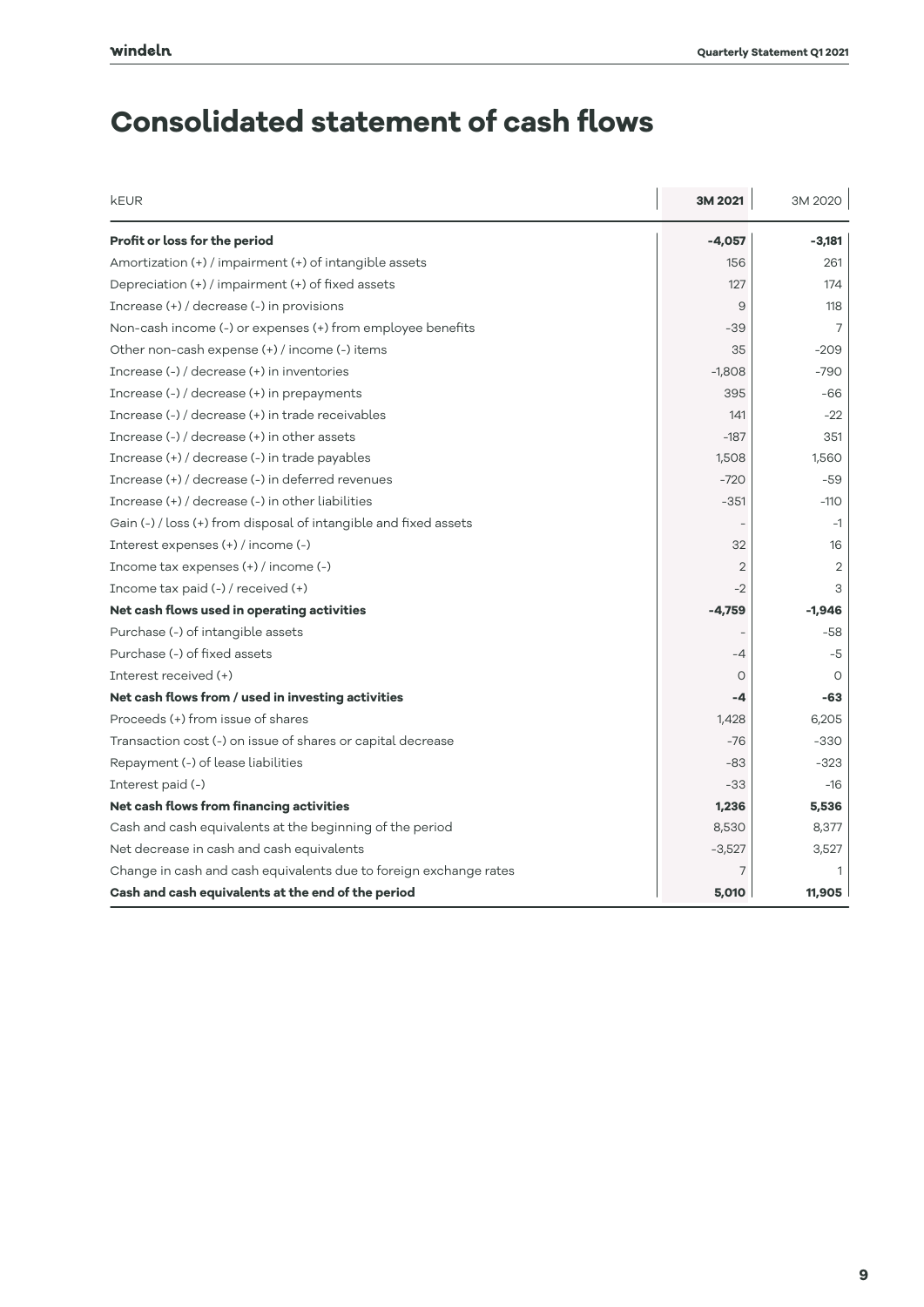# **Consolidated statement of changes in equity**

| <b>kEUR</b>                                      | Issued capital           | Share premium | Accumulated loss         | Actuarial gains<br>or losses from<br>remeasurement<br>of defined benefit<br>pension plans | Exchange differences<br>on translation of<br>foreign operations | Other comprehensive<br>income or loss | <b>Total equity</b> |
|--------------------------------------------------|--------------------------|---------------|--------------------------|-------------------------------------------------------------------------------------------|-----------------------------------------------------------------|---------------------------------------|---------------------|
| As at January 1, 2021                            | 10,982                   | 173,714       | $-174,482$               | 3                                                                                         | $-14$                                                           | $-11$                                 | 10,203              |
| Total comprehensive income or loss of the period | $\overline{\phantom{0}}$ |               | $-4,057$                 |                                                                                           | 3                                                               | 3                                     | $-4,054$            |
| Capital increase                                 | 1,098                    | 330           | $\overline{\phantom{a}}$ |                                                                                           | $\overline{\phantom{a}}$                                        | $\overline{\phantom{a}}$              | 1,428               |
| Transaction costs                                |                          | $-76$         |                          |                                                                                           | $\overline{\phantom{a}}$                                        | $\overline{\phantom{0}}$              | $-76$               |
| Share-based payments                             | $\overline{\phantom{a}}$ | $-48$         | $\overline{\phantom{a}}$ |                                                                                           | $\overline{\phantom{a}}$                                        | $\overline{\phantom{a}}$              | $-48$               |
| As at March 31, 2021                             | 12,080                   | 173,920       | $-178,539$               | з                                                                                         | 11                                                              | 8                                     | 7,453               |
|                                                  |                          |               |                          |                                                                                           |                                                                 |                                       |                     |
| As at January 1, 2020                            | 2,989                    | 172,904       | $-160,734$               | з                                                                                         | 197                                                             | 200                                   | 15,359              |
| Total comprehensive income or loss of the period | $\overline{\phantom{0}}$ |               | $-3,181$                 |                                                                                           | $-209$                                                          | $-209$                                | $-3,390$            |
| Capital increase                                 | 5,171                    | 1,034         |                          |                                                                                           | $\overline{\phantom{a}}$                                        | $\overline{\phantom{a}}$              | 6,205               |
| <b>Transaction costs</b>                         | $\overline{\phantom{0}}$ | $-364$        | $\overline{\phantom{0}}$ |                                                                                           | $\overline{\phantom{a}}$                                        | $\overline{\phantom{a}}$              | $-364$              |
| Share-based payments                             | $\overline{\phantom{0}}$ |               |                          |                                                                                           | $\overline{\phantom{a}}$                                        |                                       |                     |
| As at March 31, 2020                             | 8,160                    | 173,581       | $-163,915$               | 3                                                                                         | $-12$                                                           | -9                                    | 17,817              |

### **Editorial team and contact**

windeln.de SE Stefan-George-Ring 23 81929 München, Deutschland corporate.windeln.de

**Corporate Communications** 

E-Mail: investor.relations@windeln.de

### **Concept and text**

windeln.de SE

# **Layout and design**

Sarah Niedergerke Design & Art Direction on behalf of windeln.de SE